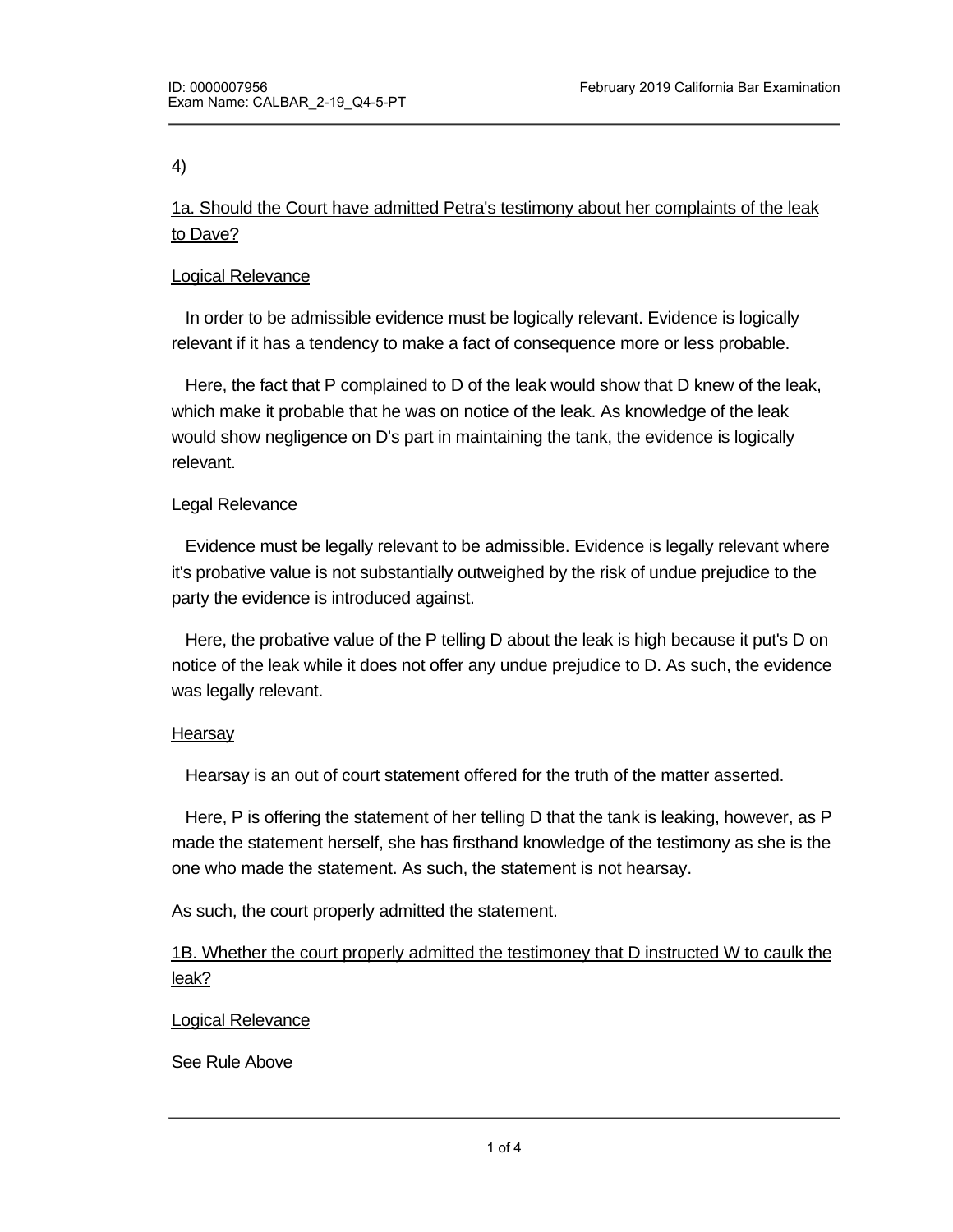Here, the statement would show that D knew the leak needed to be remedied and potentially could cause failure in the tank again. This fact makes D's knowledge and willful negligence more likely than not, therefore the evidence is logically relevant.

#### Legal Relevance

## See Rule Above

 Here as the probative value, that D knew of the leak and it's effects, is not outweighed by any undue burden. As such, the evidence is legally relevant.

## Policy Consideration: Subsequent Remedial Measure

 Due to public policy, courts will bar evidence of subsequent remedial measure taken by a party. An exception exists if the evidence is offered to show ownership of the property or item that was subsequently repaired.

 Here, P is not offering the statement that D asked W to caulk the tank for leaks to show ownership but rather to show that the D knew the leak caused the failure in the tank and needed to be repaired. On a public policy basis, courts bar evidence of subsequent remedial measure to encourage parties to repair faulty items without having the fear of that evidence bringing liability on them. As such, the court improperly admitted this statement.

## 1ci. Whether the court properly admitted G's statement that the wall is old?

#### Logical Relevance

## See Rule Above

 Here, the fact that the wall is at least 30 years old does not mact a fact of consequence more or less likely as age has nothing to do with a wall's structural composition Wall's can be several hundred years old and still be structurely sound. As the age of the wall would not make the fact that the wall was not structurally sound more or less probable, the evidence was not logically relevant.

As such, the court should not have admitted this statement.

1Cii.Whether the court properly admitted G's statement that the wall had structural cracks that could cause it to fail and that it would cost \$100,000 to replace?

## Legal Relevance

See Rule Above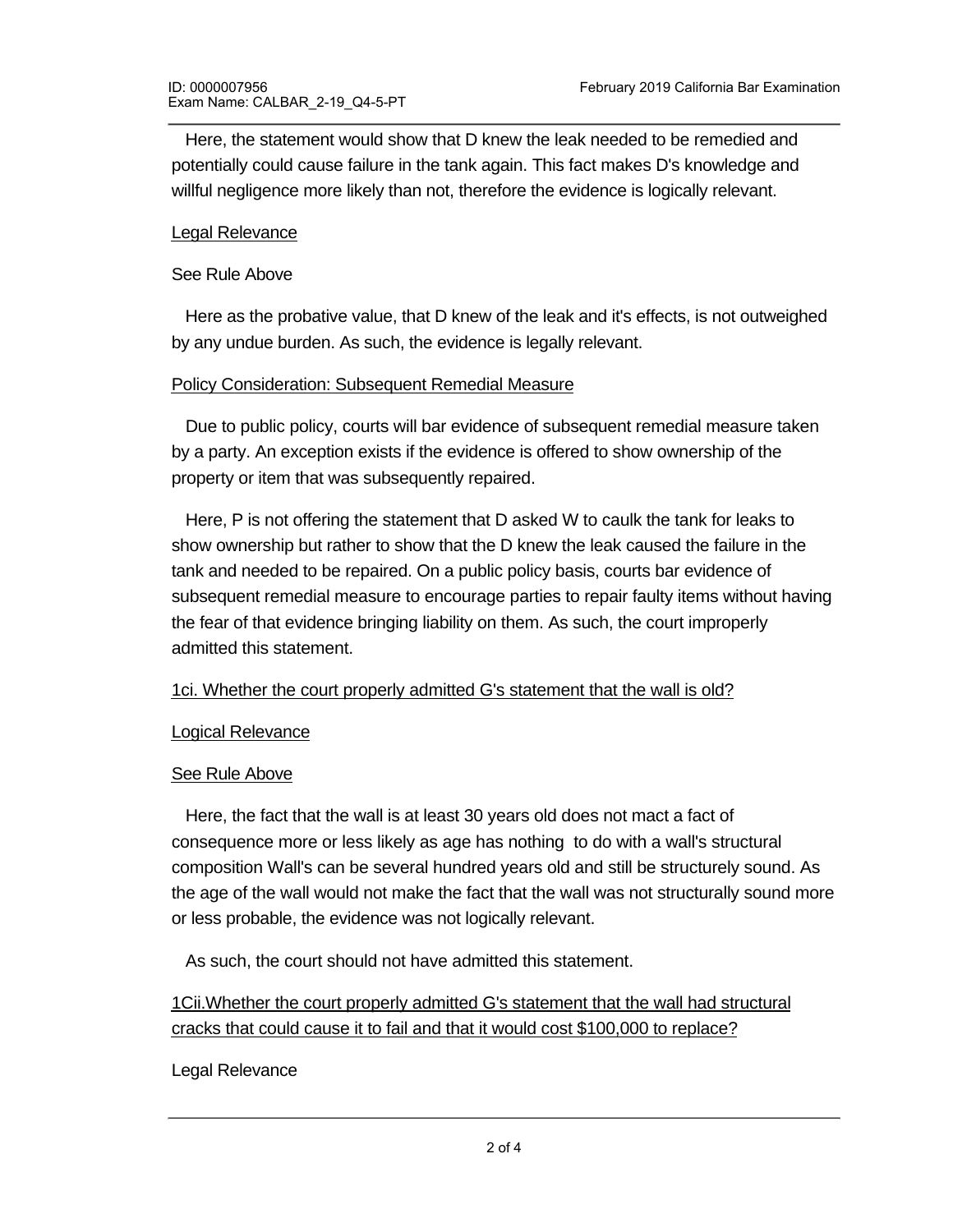#### See Rule Above

 Here this fact would show that the wall was not structurally sound which would make a defense to damages on D's part more or less likely, and as such the statement is logically relevant.

## Legal Relevance

## See Rule Above

 Here, the probative value of the wall's structural fault's is very high and does not tend to have any undue burden on P. Even though it's admission in general would be detrimental, this does not qualify for undue burden. As such, the evidence is legally relevant.

#### **Hearsay**

#### See Rule Above

 Here G made this statement out of court, at the location of the wall, and it is being offered for the truth of the matter asserted- that the wall had structural cracks and would cost \$100,000 to fix. As such, the statement is hearsay.

## Party Admission

 As G is not a party to this case, nor an agent of P, so her statement would not qualify as a party admission or any other non-hearsay statement, or hearsay exceptions or exemptions.

As such the court should not have admitted the statement as it is hearsay.

# 2. Did the Court Properly dent Dave's motion to dismiss based on lack of Subject Matter Jurisdiction?

 A defendant may assert lack of Subject Matter jurisdiction on appeal. A federal court has jurisdiction over matters that 1) involve a federal question or 2) the parties are diverse and the amount in controversy is over \$75,000. Where the jurisdiction is based on diversity, the parties must be completely diverse in citizenship, the amount in controversy must be \$75,000 or more and be plead in good faith. Diversity of citizenship is based on which state a party is domiciled. A domicile is the place where a party intends to establish permanent residence.

#### **Jurisdiction**